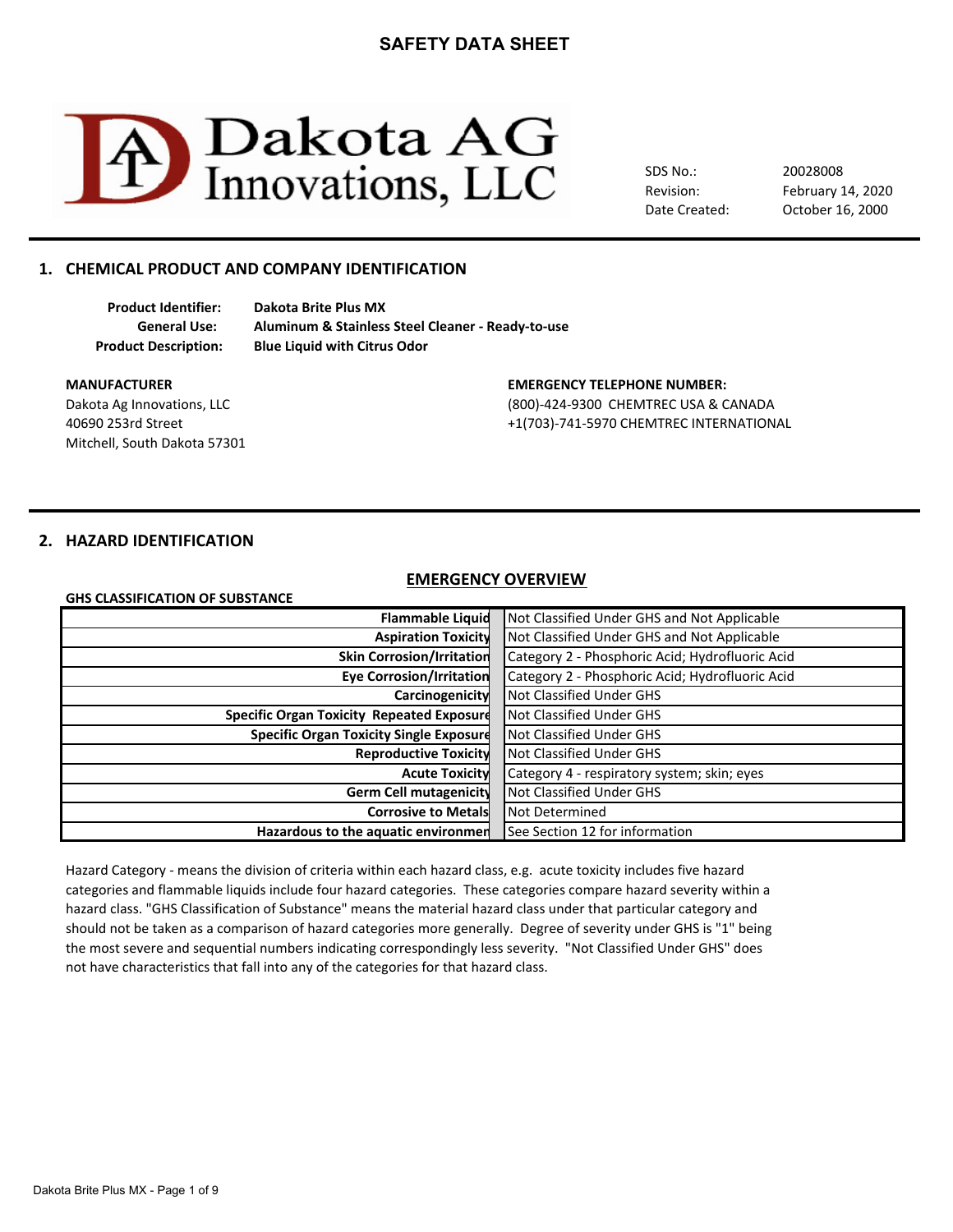# **GHS LABEL ELEMENTS**



### **WARNING**

### **Hazard Statements**

H319 - Causes serious eye irritation H315 - Causes skin irritation eye, skin, inhalation irritatio H332 - Harmful if inhaled as a mist

### **Precautionary Statements**

### **General:**

P101-If medical advice is needed, have product container or label at hand.

P102 - Keep out of reach of children.

P103-Read label before use.

### **Prevention:**

P280 - Wear goggle eye protection when spraying this product. Avoid wearing contact lens when spraying this produc undiluted form.

P261 - Avoid breathing mist spray in concentrated form.

P280 - Wear protective gloves when handling concentrated product with possible direct skin exposure.

### **Response:**

P305+P351+P338 - IF IN EYES: Rinse cautiously with water for several minutes. Remove contact lenses, if present and easy to do so. Continue rinsing.

P310 - Immediately seek medical attention if symptoms persist more than a short time after exposure and completing response.

P304+P340 - IF INHALED: Remove person to fresh air. Seek IMMEDIATE medical attention if irritation persists or re-occurs after a prolonged period of time.

P303+361+353 - IF ON SKIN: Take off immediately all contaminated clothing. Rinse skin immediately with water if exposed.

### **Storage/Disposal:**

P403+235+404-Store in well-ventilated place. Keep cool. Store in closed container.

P501-Dispose of contents/container in accordance with local/regional/federal regulations.

### **UN GHS**

**This product is acidic and contains fluoride ion. Fluoride ion can cause delayed symptoms up to 24 hours depending on on the concentration of HF. This product has a low concentration of HF (<1%) but may still cause symptoms depending on extent of exposure and duration.**

# **3. COMPOSITION/INFORMATION ON INGREDIENTS**

| Component                           | <u>wt%</u> | <b>CAS Registry #</b> |
|-------------------------------------|------------|-----------------------|
| Sodium Olefin Sulfonate (C14 - C16) | < 0.1      | 68439-57-6            |
| Sodium Xylene Sulfonate             | < 0.1      | 68585-34-2            |
| Hydrofluoric Acid                   | $<$ 1      | 7664-93-9             |
| Phosphoric Acid                     | < 0.5      | 7664-38-2             |
| Alcohol Ethoxylated                 | < 0.2      | Mixture               |
| Sodium MetaSilicate Pentahydrate    | < 0.2      | 6834-92-0             |
| Sodium Alkyl Ether Sulfate          | < 0.3      | 68585-34-2            |
| the balance is water                |            |                       |

# **4. FIRST AID MEASURES**

### **INHALATION:**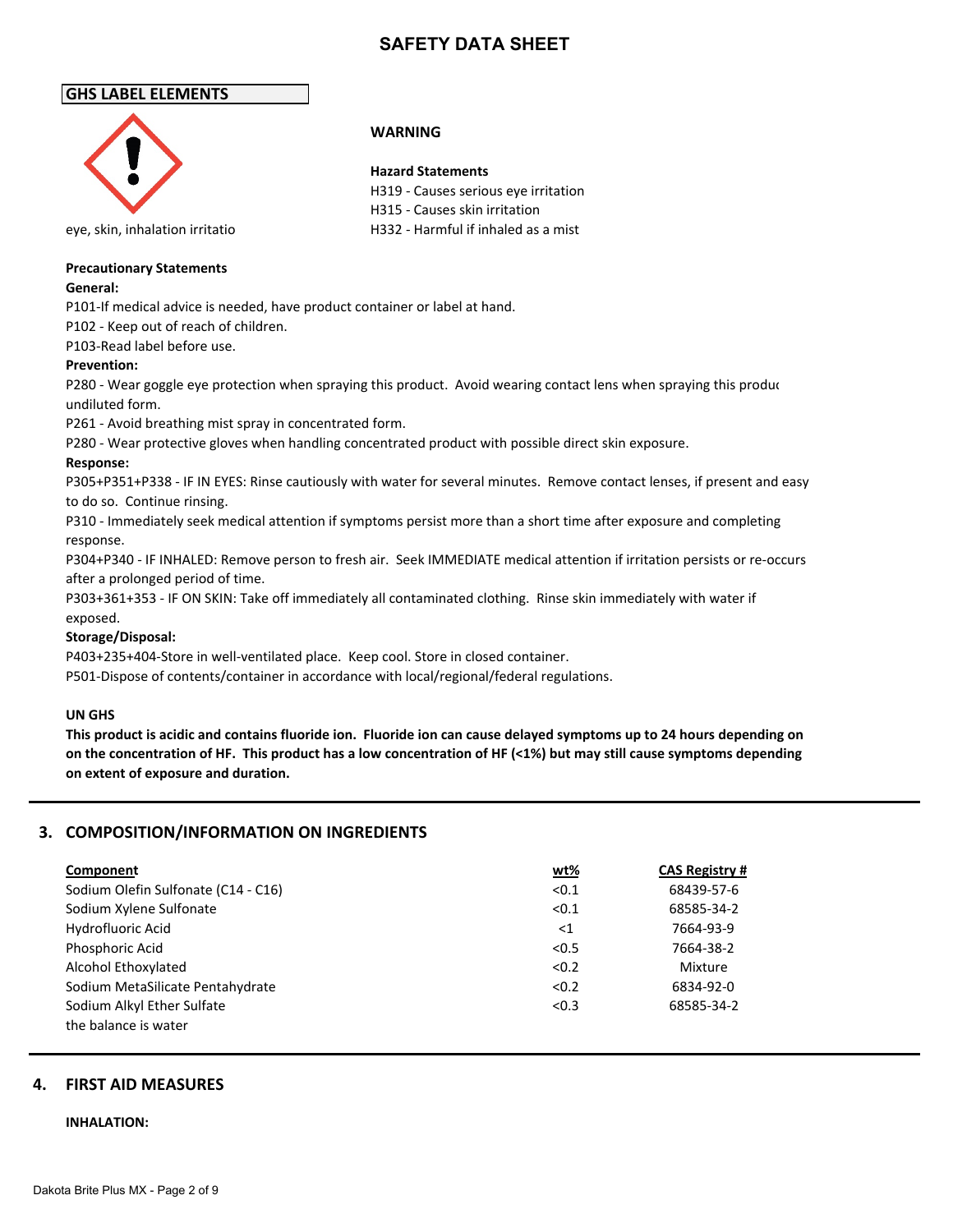Remove to fresh air and keep at rest in a comfortable position. Get medical attention if symptoms persist after moving to fresh air. Give oxygen if available, symptoms persist, and medical attention is not immediate.

### **EYE CONTACT:**

Remove contact lens (if present). Rinse eyes immediately with plenty of clean water for at least 15 minutes. If necessary, gently hold the eyelid open during the flush. Seek medical attention following initial eye washing. Product is caustic and irreversible eye damage can occur if material is not successfully removed from the eyes.

### **SKIN CONTACT:**

Immediately wash skin with mild soap solution to remove material from skin. Remove affected clothing and launder prior to re-use. If skin damage occurs other than redness, seek medical attention and provide this SDS to attending medical personnel. Application of 2.5 to 33% Calcium gluconate or carbonate gel or slurry is recommended for dermal treatment.

### **INGESTION:**

Ingestion is not a likely route of exposure based on commercial product use. If ingestion occurs, seek immediate medical attention. Do not induce vomiting or give anything but water by mouth without being directed to do so by POISON CONTROL or attending medical personne

# **5. FIRE FIGHTING MEASURES**

| <b>Flashpoint and Method:</b>    | $>$ 164 $\degree$ F/93 $\degree$ C |
|----------------------------------|------------------------------------|
| <b>Flammable Limits:</b>         | Not Determined                     |
| <b>Autoignition Temperature:</b> | Not Determined                     |

### **GENERAL HAZARD:**

Water based and not flammable. Heated liquid may create a corrosive mist during a fire.

Hydrogen fluoride is non-combustible but may create irritating and corrosive fumes of fluoride when heated or in combination with steam or water. Since hydrogen fluoride fluoride does not burn, use an extinguishing agent suitable for surrounding fire. For fires involving hydrofluoric acid, appy water in flooding quantities. Hydrofluoric acid and various metals may form hydrogen creating a fire hazard.

### **FIRE FIGHTING INSTRUCTIONS:**

Suitable extinguishing media include: carbon dioxide or dry chemical or other media suitable for hydrocarbon fires. Unsuitable extinguishing media include: water spray. However, if water is used, fog nozzles are preferrable. Water may be used to cool closed containers to prevent pressure build-up and possible explosion when exposed to extreme heat.

### **FIRE FIGHTING EQUIPMENT:**

In the event of a fire, wear full protective clothing and NIOSH-approved self-contained breathing apparatus with full facepiece operated in the pressure demand or other positive pressure mode. For small outdoor fires which may easily extinguished with a portable fire extinguisher, use of any SCBA may not be necessary.

### **FURTHER INFORMATION:**

During a fire, smoke may contain the original material in addition to combustion products which might be more irritating. Residue remaining following a fire needs to be evaluated for disposal options.

### **HAZARDOUS COMBUSTION PRODUCTS:**

Carbon monoxide, carbon dioxide, fluorides and phosphates and organics depending on the heat of the fire.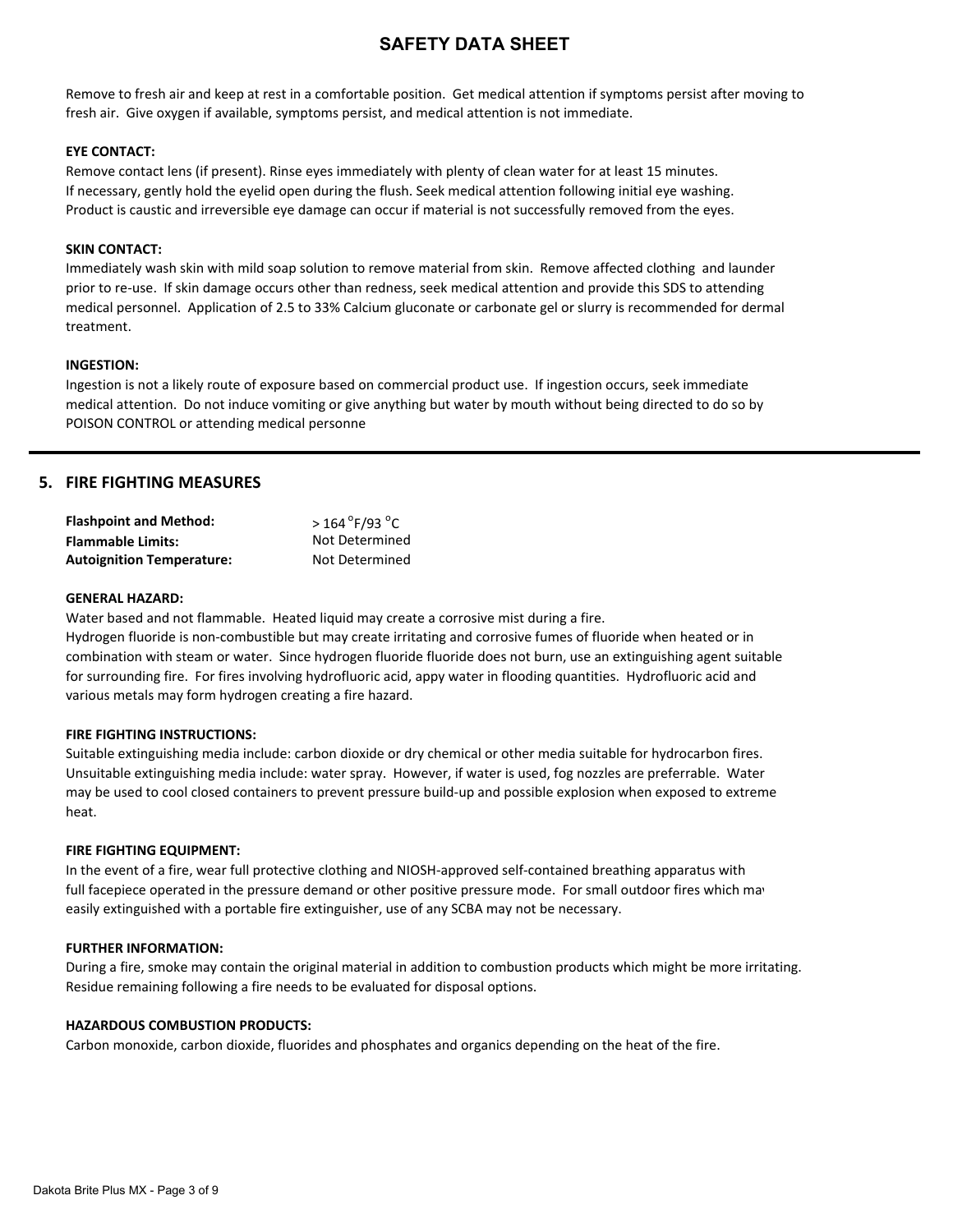# **6. ACCIDENTAL RELEASE MEASURES**

### **LAND SPILL RESPONSE:**

Small spills will soak into the earth and contribute some fluoride and phosphate to the soils but should not cause significant effects. Dike larger spills and recover what can be recovered. Containerize waste in a non-metal container. Dispose of in accordance with local authorities. Waste is not expected to be hazardous as some acid will be neutralized by the earth.

### **WATER SPILL:**

Product is water based and will immediately mix with water and is not recoverable. Product contributes surfactants, fluorides, and phosphates to the water body. A small spill should not significantly impact the water body. Product is acutely toxic but should have no long term effects other than providing nutrients to plant mate

### **RECOMMENDED DISPOSAL:**

Disposal options may be dictated by other materials mixed with this material. Dispose of in accordance with local, state, and federal regulations using methods which consider recycling/reclamation.

# **7. HANDLING AND STORAGE**

**STORAGE TEMPERATURE:** Ambient **STORAGE PRESSURE:** Atmospheric

#### **GENERAL:**

Keep the container tightly closed. Store in a dry, cool, and well-ventilated place away from incompatible materials Hydrofluoric acid reacts with glass, concrete, metals, other acids, oxidizers, reducers, akalis, and combustibles. Store in containers made of a material resistant to HF.

# **8. EXPOSURE CONTROLS/PERSONAL PROTECTION**

### **OSHA HAZARDOUS COMPONENTS (29 CFR 1910.1200 and other agencies)**

|                                      |                                |                                                       | <b>EXPOSURE LIMITS 8 hrs TWA (ppm)</b>                |                  |       |
|--------------------------------------|--------------------------------|-------------------------------------------------------|-------------------------------------------------------|------------------|-------|
| Component                            | <b>OSHA PEL</b>                | <b>ACGIH TLV</b>                                      | <b>NIOSH REL</b>                                      | <b>AIHA WEEL</b> | Other |
| Hydrofluoric Acid                    | 2.3 mg/m3 Ceiling              | 2.3 mg/m <sup>3</sup> Ceiling                         | 2.3 mg/m <sup>3</sup> Ceiling                         |                  |       |
| Phosphoric Acid                      | 1 mg/m3 TWA<br>3 mg/m3 Ceiling | $1 \text{ mg/m}^3$ TWA<br>3 mg/m <sup>3</sup> Ceiling | $1 \text{ mg/m}^3$ TWA<br>3 mg/m <sup>3</sup> Ceiling |                  |       |
| Sodium Olefin Sulfonate (C14-<br>16) | None Established               | None Established                                      | None Established                                      |                  |       |
| Sodium metasilicate                  | None Established               | None Established                                      | None Established                                      |                  |       |

### **ENGINEERING CONTROLS:**

Provide adequate general and local exhaust ventilation to maintain levels below established exposure limits. Provide eyewash stations and safety showers in locations available to material users if routinely using the product. Provide hand washing facilities for routine use by personnel using the material.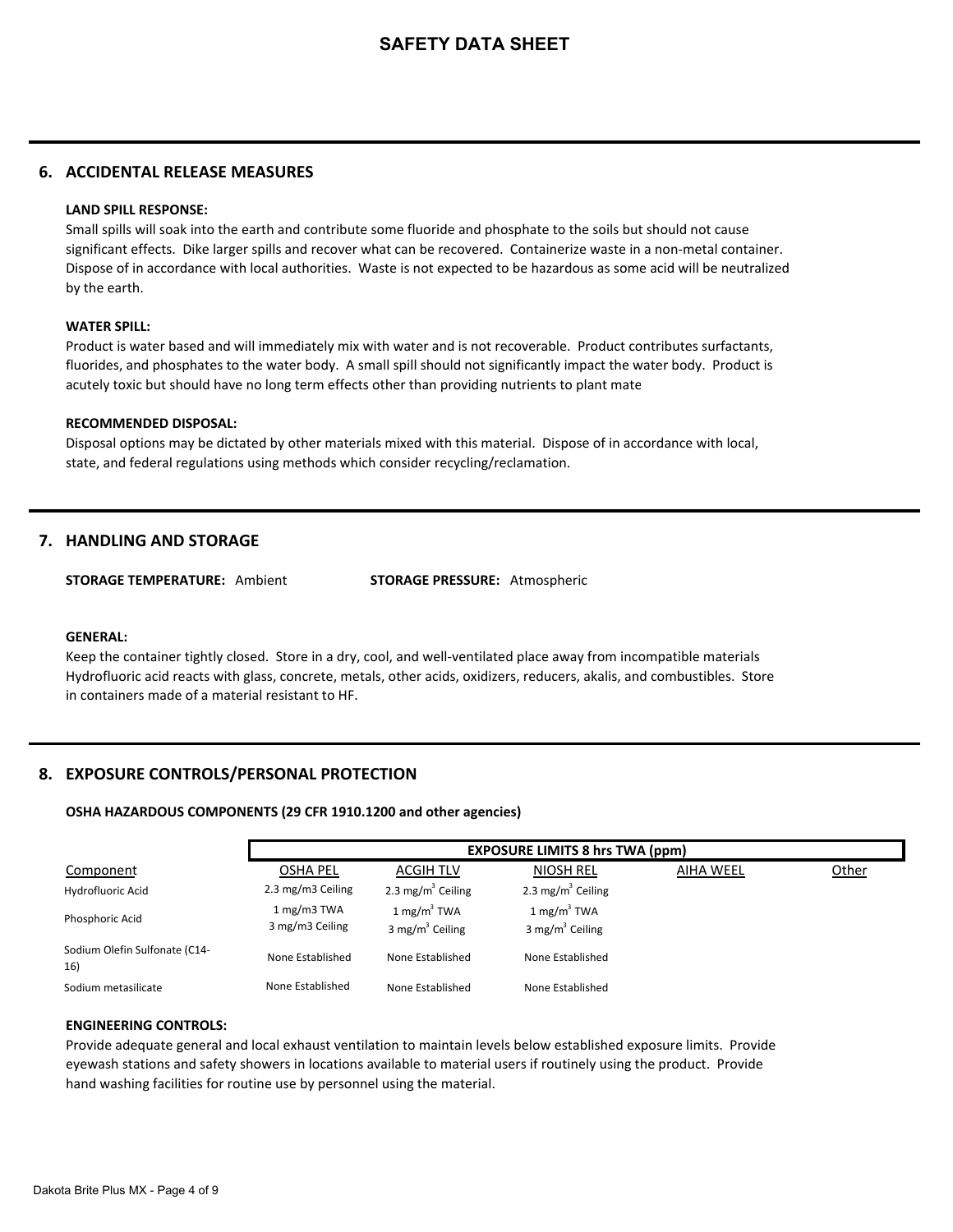#### **PERSONAL PROTECTION:**

Splash goggles and apron should be worn when pouring this material to avoid contact with the liquid. Hand protection is recommended when there is possible direct contact with the liquid. Glove choice should be appropriate for the chemical blend and the specific activity being performed. NOTE: nitrile gloves are a general purpose glove available in a wide variety of thicknesses and protect against most chemicals. Respiratory protection should be appropriate for acid mist exposure and utilized if ventilation cannot be established to adequately maintain exposure within exposure limits such as might occur when cleaning up spills.

### **EXPOSURE EVALUATION:**

Personal exposure monitoring can be performed by the employer to determine his/her employee exposures to the product during routine use at the facility. It is beyond the responsibility of the product supplier to estimate/determine airborne exposure in a user's facility.

# **9. PHYSICAL AND CHEMICAL PROPERTIES**

**Flash Point:** 

| <b>Vapor Pressure:</b>      | Not Determined | <b>Vapor Density:</b>    | Heavi  |
|-----------------------------|----------------|--------------------------|--------|
| <b>Specific Gravity:</b>    | 1.05           | <b>Evaporation Rate:</b> | Not D  |
| <b>Solubility in Water:</b> | Negligible     | <b>Freezing Point:</b>   | Not D  |
|                             |                | Odor:                    | citrus |
| pH:                         | $\leq$         | Appearance:              | blue l |
| <b>Boiling Point:</b>       | Not Determined | <b>Physical State:</b>   | liquid |
| <b>Viscosity:</b>           | Not Determined | <b>Flammable Range:</b>  | Not D  |

**Heavier than air Not Determined Not Determined Odor:** citrus **blue liquid Not Determined VOC content:** Not Determined

### **10. STABILITY AND REACTIVITY**

#### **GENERAL:**

No dangerous reactions known under normal use conditions.

 $>$  164 $\degree$ F/93 $\degree$ C

### **INCOMPATIBLE MATERIALS AND CONDITIONS TO AVOID:**

Alkaline materials. Metal containers and glass containers. Maintain product in original containers and verify shelf life of product and container with manufacturer.

### **HAZARDOUS DECOMPOSITION:**

HF can produce flammable hydrogen gas under certain circumstances. Avoid contact with metals.

# **11. TOXICOLOGICAL INFORMATION**

**TOXICITY TO ANIMALS:**

| 190001111970111177417777          |                     |                                    |                |
|-----------------------------------|---------------------|------------------------------------|----------------|
| Component                         | <b>Acute Test</b>   | Value                              | <b>Species</b> |
| Phosphoric Acid                   | LD50 oral           | 2600 mg/kg                         | Rat            |
| Phosphoric Acid                   | LD50 dermal         | 2740 mg/kg                         | Rabbit         |
| Phosphoric Acid                   | LC50 inhalation     | $850 \,\mathrm{mg/kg}\text{-}1$ hr | Rat            |
| Hydrofluoric Acid                 | LC50 inhalation     | 2240 - 2340 ppm - 1 hr             | Rat            |
| Hydrofluoric Acid                 | LD100 oral          | 80 mg/kg                           | Guinea Pig     |
| Hydrofluoric Acid                 | LD50 intraperitonea | 400 mg/kg                          | Rat            |
| Sodium Olefin Sulfonate (C14-C16) | LD50 dermal         | $>2000$ mg/kg                      | Rabbit         |
| Sodium Olefin Sulfonate (C14-C16) | LD50 oral           | $>2000$ mg/kg                      | Rat            |
|                                   |                     |                                    |                |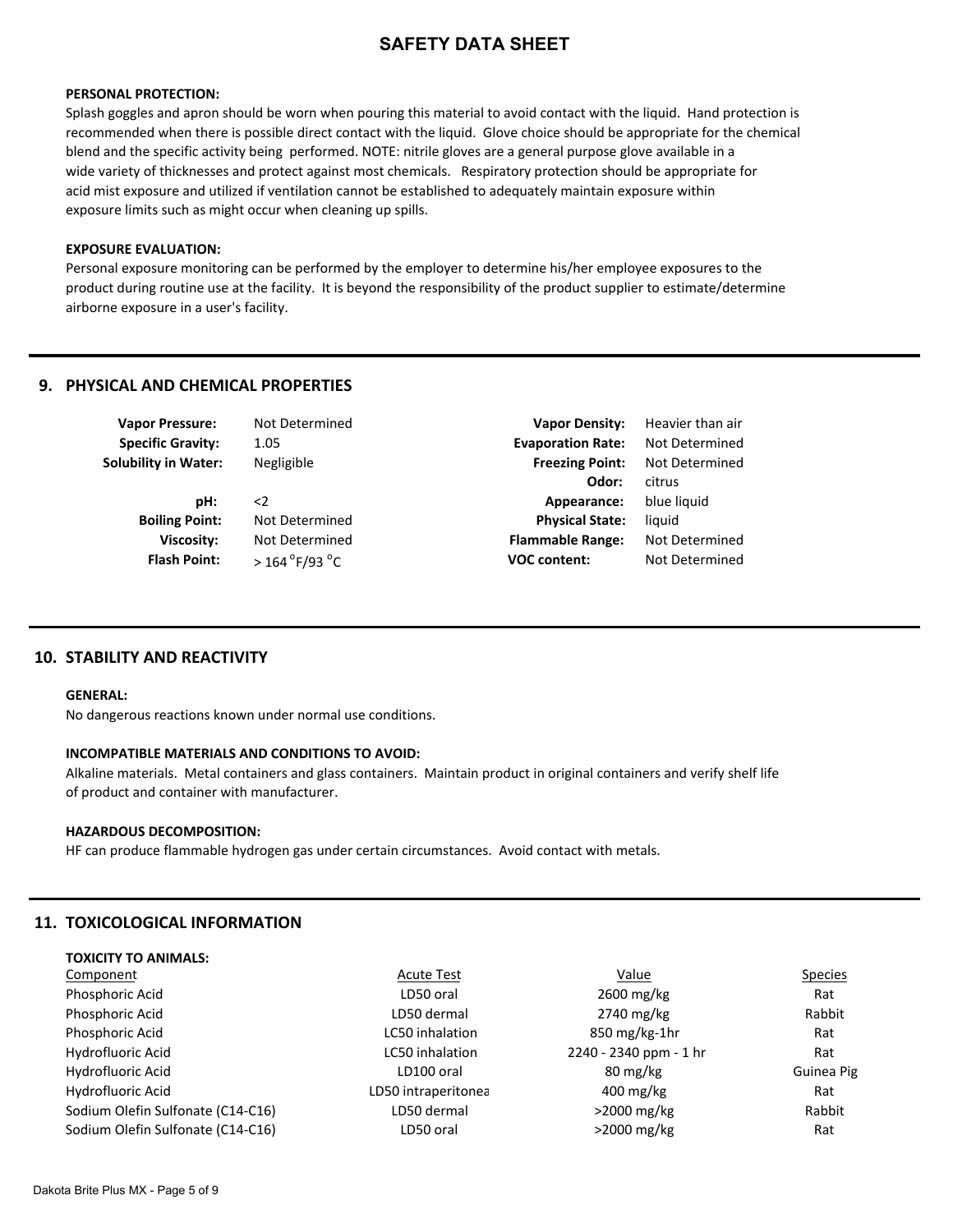| Sodium metasilicate pentahydrate | LD50 oral   | 1152 - 1349 mg/kg | Rat |
|----------------------------------|-------------|-------------------|-----|
| Ethoxylated Alcohols             | LD50 dermal | 1000 - 2000 mg/kg | Rat |
| <b>Ethoxylated Alcohols</b>      | LD50 oral   | 1000 - 2000 mg/kg | Rat |

### **ROUTES OF ENTRY:**

Normal use routes of entry include eye, skin, and respiratory tract.

### **CHRONIC EFFECTS ON HUMANS:**

### **Eyes:**

Contains multiple serious eye irritants and is corrosive with low pH. The combination of surfactants and acids increases the potential for damage to the eye if not immediately washed out.

### **Skin:**

HF component is an inorganic acid that is highly corrosive and readily penetrates the skin causing deep tissue layer destruction. Concentrations of 7% have been shown to produce delayed effects of up to 1 hour after exposure. Concentrations less than 1% over the entire body has shown long term health effects.

### **Ingestion:**

Product is expected to be corrosive to the digestive system if a sufficient quantity is ingested. Small quantities are not as serious, however, the product contains fluoride ion which can reduce serum calcium levels resulting in symptoms of hypocalcemia.

### **Inhalation:**

Acid concentrations are not sufficient to present a vapor hazard. Inhalation as a mist can be corrosive to the nose and respiratory system. These effects may not be reversible depending on the amount inhaled.

# **12. ECOLOGICAL INFORMATION**

| <b>Species</b>  | <b>Test Information</b> | Concentration      | Component                        |
|-----------------|-------------------------|--------------------|----------------------------------|
| Freshwater Fish | LC50 - 96hr             | 98-106 mg/L        | Phosphoric Acid                  |
| Water Flea      | EC50 - 48 hr            | $>100$ mg/L        | Phosphoric Acid                  |
| Algae           | EC50 - 72 hr            | 42.3 mg/l          | Sodium Olefin Sulfonate (C14-16) |
| Crustacea       | EC50 - 48 hr            | 4.48 mg/l          | Sodium Olefin Sulfonate (C14-16) |
| Fish            | LC50 - 96 hr            | $2.6 \text{ mg/l}$ | Sodium Olefin Sulfonate (C14-16) |
| Fish            | EC50 - 48 hr            | $270$ mg/l         | Hydrofluoric Acid                |
| Fish            | LC50 - 96 hr            | $>0.1 - 1$ mg/l    | <b>Ethoxylated Alcohol</b>       |
| Daphnia         | EC50 - 72 hr            | $>0.1 - 1$ mg/l    | <b>Ethoxylated Alcohol</b>       |
| Green Algae     | EC50 - 72 hr            | $>0.1 - 1$ mg/l    | <b>Ethoxylated Alcohol</b>       |

### **PRODUCTS OF BIODEGRADATION:**

Components readily biodegrade and products of biodegradation are less toxic than the chemicals, themselves. Phosphate component will provide nutrition to plant material in a water body.

# **13. DISPOSAL CONSIDERATIONS**

Dispose of any waste in compliance with local, state, and federal regulations. Determine EPA RCRA waste categorization at the time of disposal as mixing with other materials may change its categorization. Containers may contain residue that needs to be addressed at time of disposal. Recycling containers needs to address any remaining residues. Product is corrosive based on pH but can be neutralized for disposal.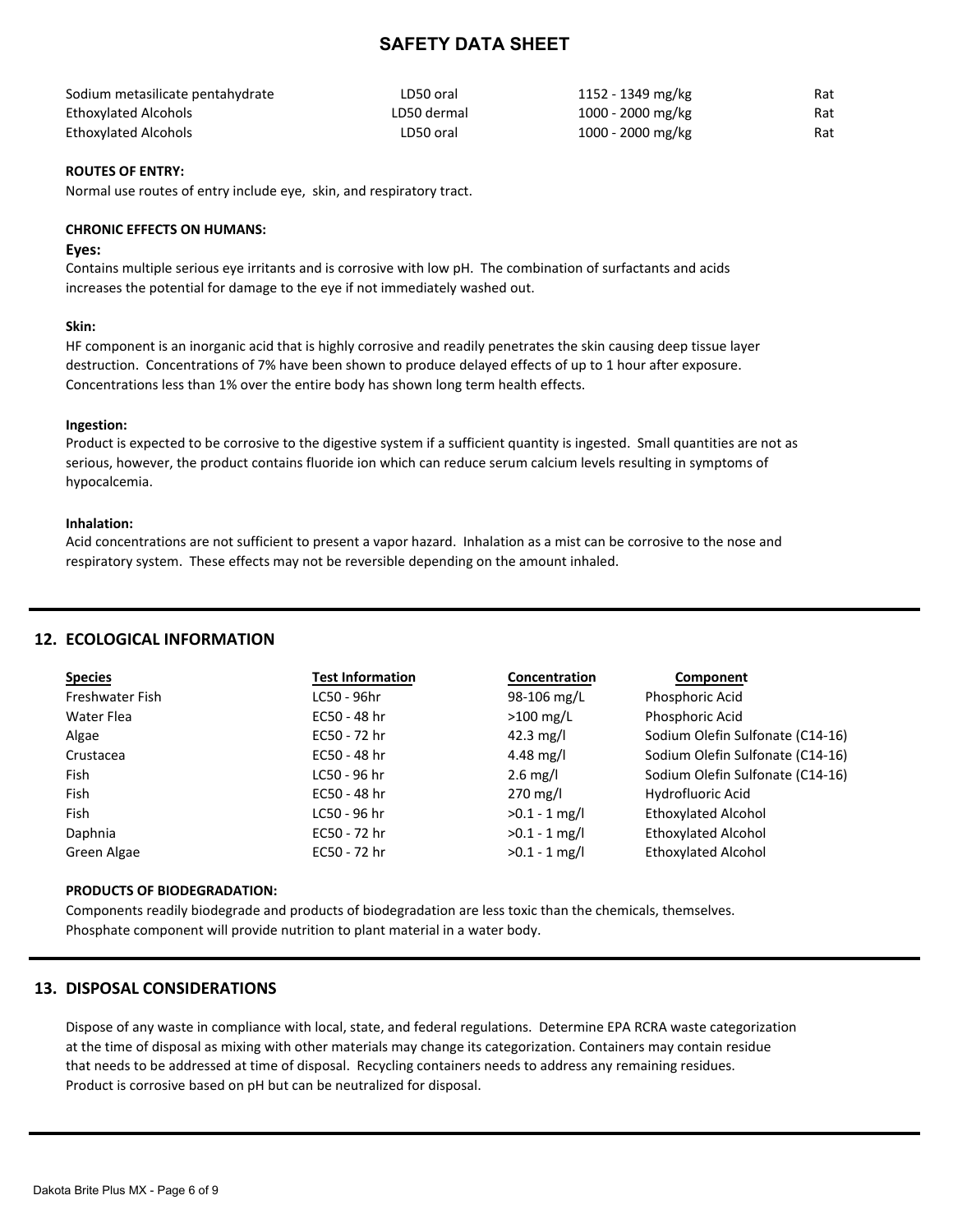# **14. TRANSPORT INFORMATION**

The following proper shipping name, hazard class and packing group are in accordance to 49 CFR Department of Transportation (U.S. DOT) regulatory requirements from 172.101 Hazardous Materials Table

| 49 CFR Shipping Information                       | Dakota Brite Plus MX                                                                                                                                                                                   |
|---------------------------------------------------|--------------------------------------------------------------------------------------------------------------------------------------------------------------------------------------------------------|
| Symbols                                           | "G" - identifies proper shipping names for which one or more<br>technical names of the hazardous material must be entered in<br>parantheses, in association with the basic description. See 172.203(k) |
| <b>UN Number</b>                                  | <b>NA</b>                                                                                                                                                                                              |
| <b>Proper Shipping Name</b>                       | ΝA                                                                                                                                                                                                     |
| <b>Hazard Class</b>                               | <b>NA</b>                                                                                                                                                                                              |
| <b>Packing Group</b>                              | <b>NA</b>                                                                                                                                                                                              |
| <b>Label Codes</b>                                | <b>NA</b>                                                                                                                                                                                              |
| <b>Special Provisions (172.102)</b>               | <b>NA</b>                                                                                                                                                                                              |
| <b>Packaging - Exceptions</b>                     | ΝA                                                                                                                                                                                                     |
| <b>Packaging - Nonbulk</b>                        | <b>NA</b>                                                                                                                                                                                              |
| Packaging - bulk                                  | <b>NA</b>                                                                                                                                                                                              |
| Quantity Limitations - Passenger aircraft/rail    | ΝA                                                                                                                                                                                                     |
| <b>Quantity Limitations - Cargo aircraft only</b> | ΝA                                                                                                                                                                                                     |
| <b>Vessel stowage - Location</b>                  | <b>NA</b>                                                                                                                                                                                              |
| <b>Vessel stowage - Other</b>                     | ΝA                                                                                                                                                                                                     |

### **INTERNATIONAL AIR TRADE ASSOCIATION (IATA)**

| <b>IATA 58th Edition Information</b>                              | Dakota Brite Plus MX |
|-------------------------------------------------------------------|----------------------|
| <b>UN Number</b>                                                  | $\ast$               |
| <b>Proper Shipping Name Description</b>                           |                      |
| <b>Class or Division</b>                                          |                      |
| Hazard Label(s)                                                   |                      |
| <b>Packing Group</b>                                              |                      |
| <b>EQ - 2.6 Dangerous Goods in Excepted Quantities</b>            |                      |
| <b>Passenger Aircraft - Limited Quantity Packing Instructions</b> |                      |
| Passenger Aircraft - Limited Quantity Max net Qty/Pkg             |                      |
| <b>Passenger Aircraft - Packing Instructions</b>                  |                      |
| Passenger Aircraft - Quantity Max Net Qty/Pkging                  |                      |
| <b>Cargo Aircraft only - Packing Instructions</b>                 |                      |
| Cargo Aircraft only - Max Net Qty/Pkging                          |                      |
| <b>Special Provisions 4.4</b>                                     |                      |
| <b>ERG Code</b>                                                   |                      |

### **INTERNATIONAL MARITIME DANGEROUS GOODS CODE (IMDG CODE)**

| <b>IMDG 2016 EDITION</b>                | Dakota Brite Plus MX |
|-----------------------------------------|----------------------|
| <b>UN Number</b>                        | $\ast$               |
| <b>Proper Shipping Name Description</b> |                      |
| <b>Class or Division</b>                |                      |
| <b>Subsidiary Risks</b>                 |                      |
| <b>Packing Group</b>                    |                      |
| <b>Special Provisions</b>               |                      |
| <b>Limited Quantities</b>               |                      |
| <b>Excepted Quantities</b>              |                      |
| <b>Packing Instructions</b>             |                      |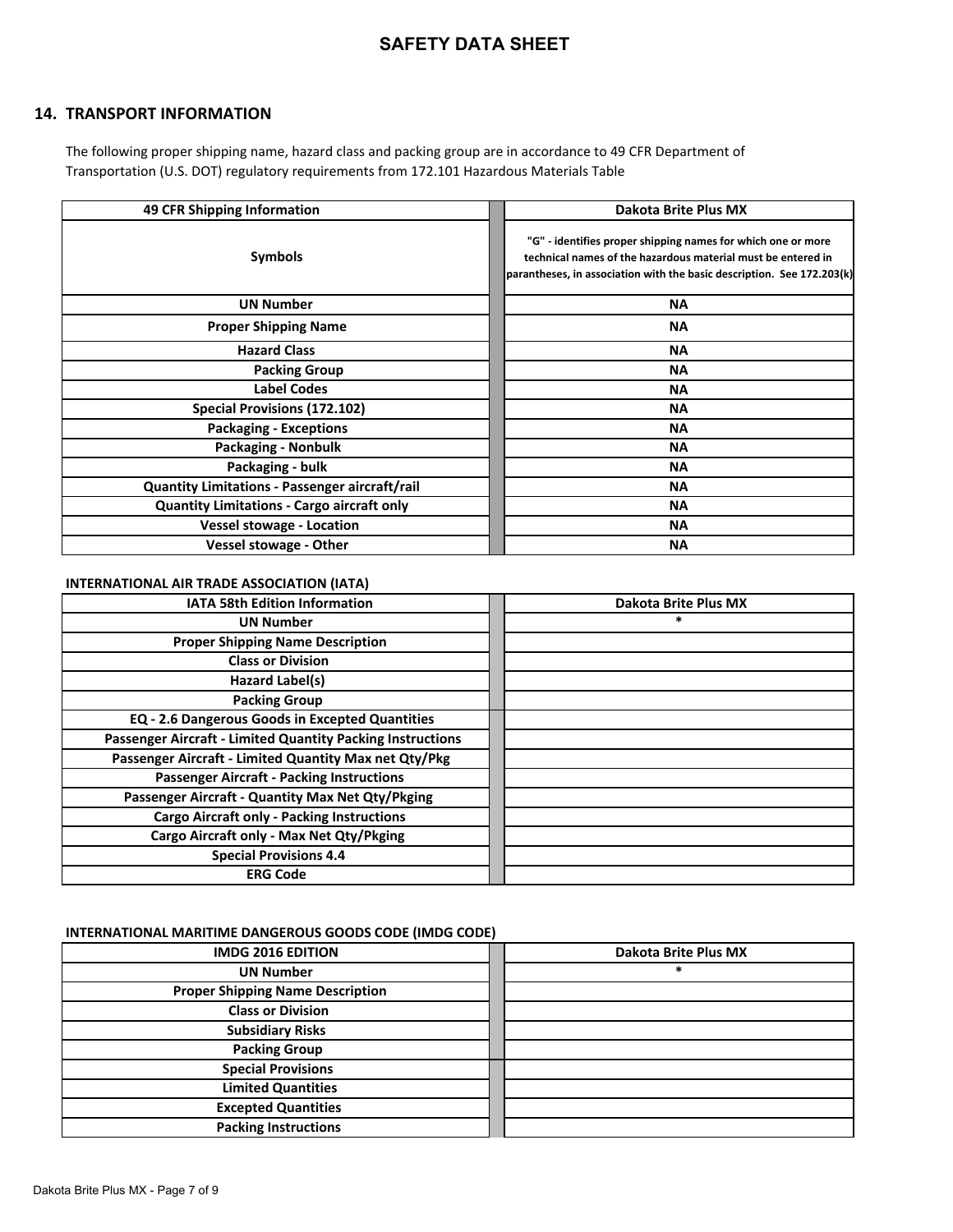| <b>Packing Provisions</b>                                          |  |
|--------------------------------------------------------------------|--|
| <b>IBC Instructions 4.1.4</b>                                      |  |
| <b>IBC Provisions 4.1.4</b>                                        |  |
| Portable tanks and bulk containers - tank instructions             |  |
| Portable tanks and bulk containers - provisions                    |  |
| <b>EmS</b>                                                         |  |
| <b>Stowage and Handling</b>                                        |  |
| Segregation                                                        |  |
| <b>Properties and observations</b>                                 |  |
| $*$ usify eliminate requirements. More require eliminate as UN4700 |  |

**\* - verify shipping requirements. May require shipping as UN1790.**

# **15. REGULATORY INFORMATION**

#### **Chemical Inventory Status**

Ingredients listed on: TSCA, DSL, Japan, and EC inventories.

| <b>SARA Section 302 - Emergency Planning Notification -</b><br><b>SARA Section 304 - Emergency Release Notification -</b> |           | Hydrofluoric acid, Phosphoric Acid<br>Hydrofluoric acid, Phosphoric Acid |  |
|---------------------------------------------------------------------------------------------------------------------------|-----------|--------------------------------------------------------------------------|--|
| SARA 311/312 - Hazard categories for SARA Section 311/312 Reporting -                                                     |           | Acute, Chronic health hazard                                             |  |
| <b>CERCLA - Hazardous Substance -</b>                                                                                     |           |                                                                          |  |
| <b>RCRA Hazardous Waste Classification -</b>                                                                              | Corrosive |                                                                          |  |
| <b>California Proposition 65:</b>                                                                                         |           |                                                                          |  |
| No ingredients listed.                                                                                                    |           |                                                                          |  |

# **16. OTHER INFORMATION**

### **UNITED STATES NATIONAL FIRE PROTECTION ASSOCIATION (U.S. NFPA)**

NFPA 704 "fire diamond" is used by emergency personnel to quickly identify the risks posed by the material during response to a fire or a spill or other unusual event.



### **NFPA rating explanation as applied to Dakota Brite Plus**

**FLAMMABILITY 0 -** Materials that will not burn under typical fire conditions including intrinsically noncombustible materials such as concrete, stone, and sand. Materials that will not burn in air when exposed to a temperature

of 820 $^{0}$ C/1500 $^{0}$ F for a period of 5 minutes

**HEALTH 2 -** Intense or continued but not chronic exposure could cause temporary incapacitation or possible residual injury.

not reactive with water. **REACTIVITY 0** - Normally stable, even under fire exposure conditions, and is

**SPECIAL** - contains special symbols applicable to the material. In this case there are no applicable special conditions.